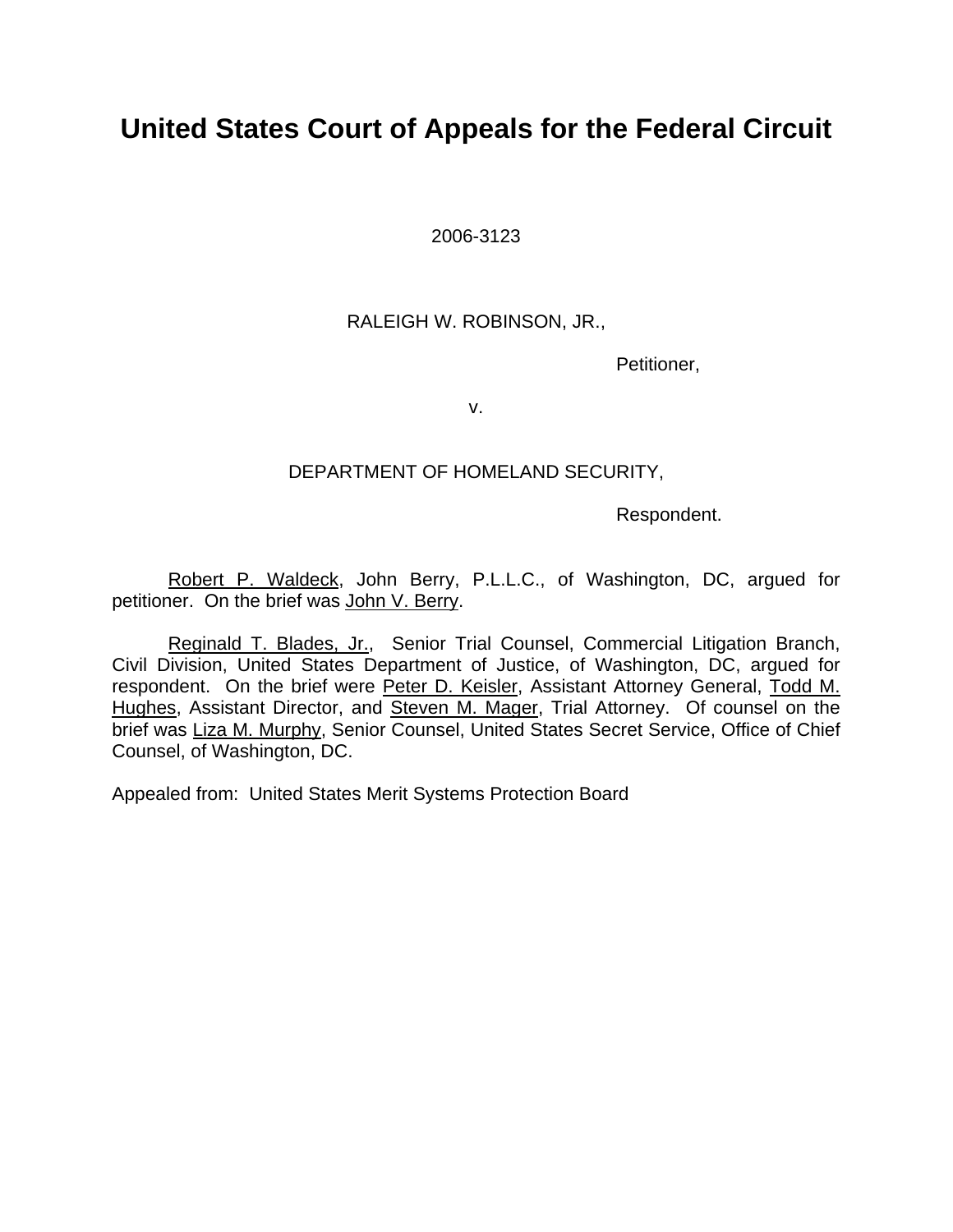2006-3123

RALEIGH W. ROBINSON, JR.,

Petitioner,

v.

DEPARTMENT OF HOMELAND SECURITY,

Respondent.

DECIDED: August 30, 2007 \_\_\_\_\_\_\_\_\_\_\_\_\_\_\_\_\_\_\_\_\_\_\_\_\_\_

\_\_\_\_\_\_\_\_\_\_\_\_\_\_\_\_\_\_\_\_\_\_\_\_\_\_

Before RADER, Circuit Judge, PLAGER, Senior Circuit Judge, and DYK, Circuit Judge.

Opinion for the court filed PER CURIAM. Concurring opinion filed by PLAGER, Senior Circuit Judge. Concurring opinion filed by RADER, Circuit Judge.

PER CURIAM.

This is a security clearance case. Raleigh W. Robinson, Jr. was removed from his position with the Department of Homeland Security ("agency") after the agency revoked his security clearance, which was a condition of his employment. Mr. Robinson appealed his removal to the Merit Systems Protection Board ("MSPB"), arguing that his minimum due process rights had been denied because the agency's decision to revoke his security clearance had been "predetermined." The MSPB affirmed the agency's removal decision.<sup>[1](#page-1-0)</sup>

<span id="page-1-0"></span> <sup>1</sup> <sup>1</sup> The administrative judge's initial decision dated June 27, 2005, became the final decision of the Board when the Board denied Mr. Robinson's petition for review. Robinson v. Dep't of Homeland Sec., No. DA-0752-05-0329-I-1 (M.S.P.B. Nov. 7, 2005).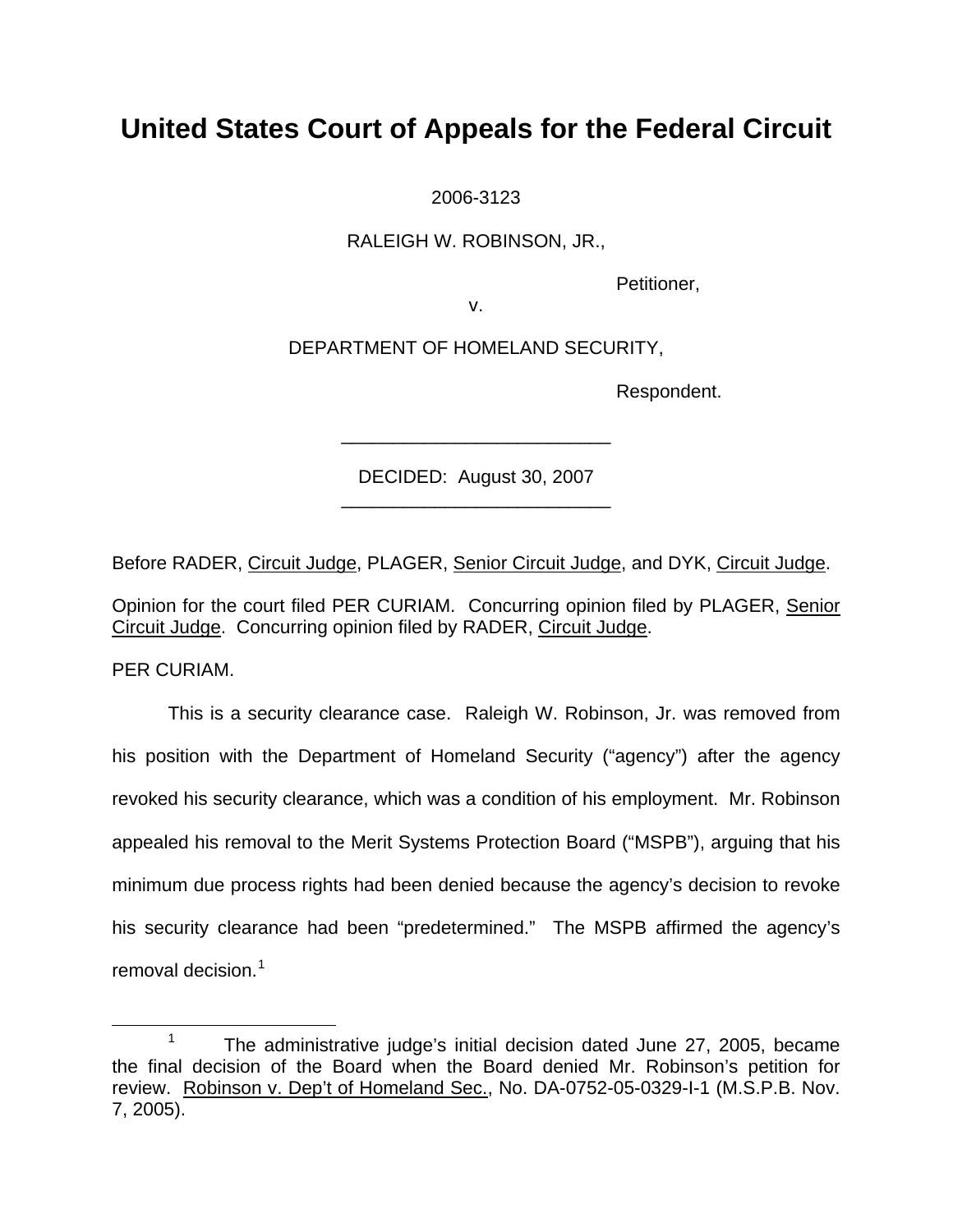Mr. Robinson appeals the decision of the MSPB, and challenges the ruling by the administrative judge who initially decided his appeal to exclude testimony from a witness. The witness, if permitted, would have testified regarding the agency's alleged "predetermination" that Mr. Robinson's security clearance should be revoked. For the reasons explained below, we conclude that the MSPB's decision should be affirmed. We explain these reasons in some detail in hopes that the MSPB and litigants before the MSPB will better understand the applicable law.

#### **BACKGROUND**

Before his removal, Mr. Robinson was employed as a Criminal Investigator (Special Agent) with the United States Secret Service ("USSS"), Office of Investigations, Little Rock Field Office. He held a Top Secret security clearance, which was a requirement of his position. On February 5, 2004, the agency notified Mr. Robinson that his security clearance had been suspended based on an ongoing investigation and that it would remain suspended until security concerns regarding him had been resolved. On March 24, 2004, the agency issued a Notice of Determination advising Mr. Robinson that a determination had been made that his security clearance should be revoked. The Notice set forth specific allegations relating to activities and work hours claimed by Mr. Robinson that could not be reconciled with the agency's official records. The Notice further stated in some detail why the explanation he gave during the investigation was less than satisfactory, raising questions about his personal and possible criminal conduct. Reference was made to the Adjudicative Guidelines for Determining Eligibility for Access to Classified Information contained in 32 C.F.R. Part 147, specifically the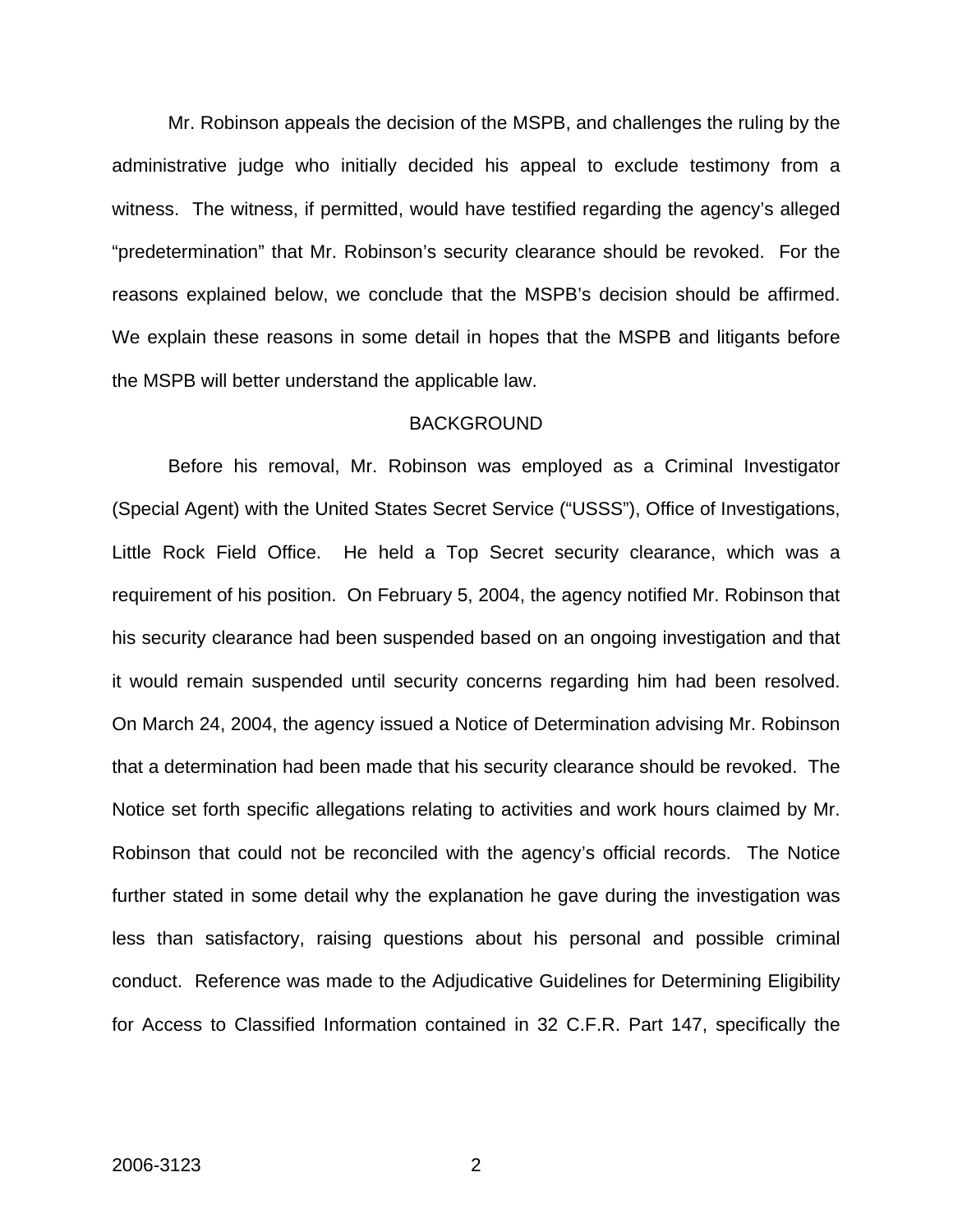guidelines regarding Personal Conduct (Guideline E) and Criminal Conduct (Guideline J).

In the Notice of Determination, the agency informed Mr. Robinson that the deciding official in his case would be the Acting Deputy Assistant Director of the Office of Human Resources and Training. The Notice further stated that, pursuant to Executive Order 12,968, Access to Classified Information, he had specified rights, including the right to be represented by counsel, the right to request documents upon which the decision that his security clearance should be revoked was based, the right to respond in writing, and the right to appear personally before the deciding official.<sup>[2](#page-3-0)</sup> The Notice also explained that, if Mr. Robinson did not respond within the stated time period, the determination to revoke his clearance would become final.

Mr. Robinson requested and was provided with the supporting documentation. Subsequently, through counsel, he replied in writing to the Notice of Determination, arguing at some length the merits of why the proposed revocation was not justified. His reply also stated that "we have concluded that it would be a waste of resources for Mr. Robinson to personally appear in this process, the outcome of which appears to be predetermined." The deciding official responded by letter assuring Mr. Robinson that the result was not predetermined and that each case is given careful consideration.

Thereafter, the deciding official by letter advised Mr. Robinson that, after a careful review of the record, she had determined that his Top Secret clearance "should

<span id="page-3-0"></span> $\frac{1}{2}$  $\frac{3}{2}$  See Exec. Order No. 12,968 § 5.2(a), 60 Fed. Reg. 40,245, 40,252 (Aug. 2, 1995) (setting forth review procedures for denials and revocations of security clearances).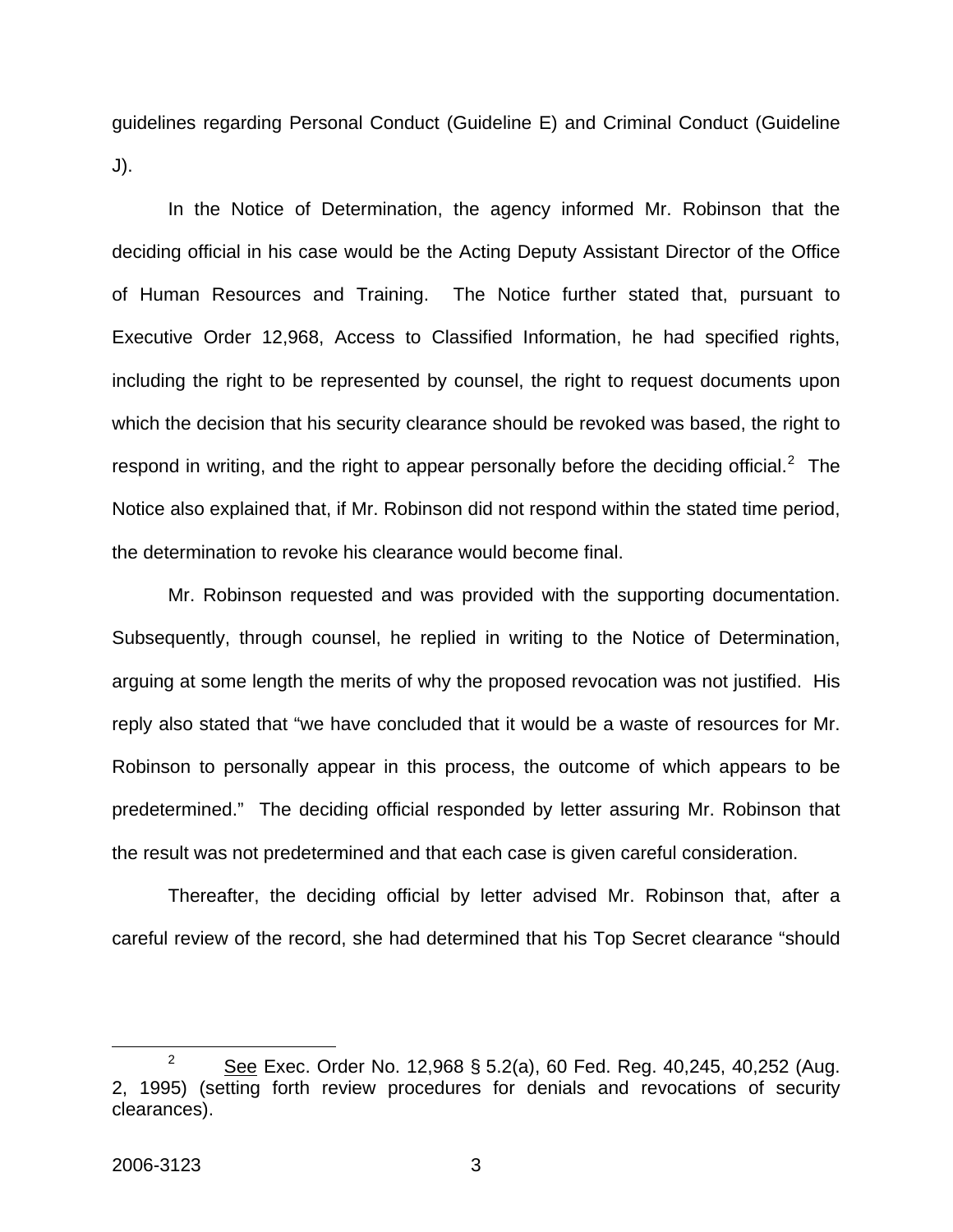remain revoked."<sup>[3](#page-4-0)</sup> The same letter advised him that he could appeal her decision to the USSS Security Appeals Board and provided him with information about how that could be done. This process was consistent with the review procedures provided by Executive Order 12,968. Mr. Robinson did appeal the decision to the agency's Security Appeals Board. In due course, the Board advised Mr. Robinson that, after reviewing the record, they had decided that his security clearance should remain revoked.

Subsequently, the agency proposed to remove Mr. Robinson from employment with the Secret Service because, since the decision of the Board was final and his security clearance had been revoked, he no longer met the requirements of his position. Mr. Robinson was informed of his right to respond orally and in writing, but he chose not to do so. On March 3, 2005, the agency's deciding official issued a decision sustaining Mr. Robinson's removal, effective the following day.

Following his removal, Mr. Robinson filed a timely appeal with the MSPB. In preparation for the hearing before the administrative judge, Mr. Robinson filed a Statement of Facts and Issues indicating that he would call as a witness Terry Edwards, a retired supervisor at the office where Mr. Robinson worked, to "testify as to the predetermination of the appellant losing his security clearance." At the prehearing conference on May 18, 2005, the administrative judge decided that Mr. Edwards was not approved to testify because his proffered testimony was not relevant to the only issue to be adjudicated—"whether the appellant was granted minimum due process

<span id="page-4-0"></span> $\frac{1}{3}$  $3$  The phrase "remain revoked" is inconsistent with the terminology of the Notice of Determination, which is cast in terms of the future—"should be revoked." The inconsistency is not explained in the record, but is of no controlling significance in the case; we understand the named deciding official to have made the operative decision to revoke Mr. Robinson's security clearance.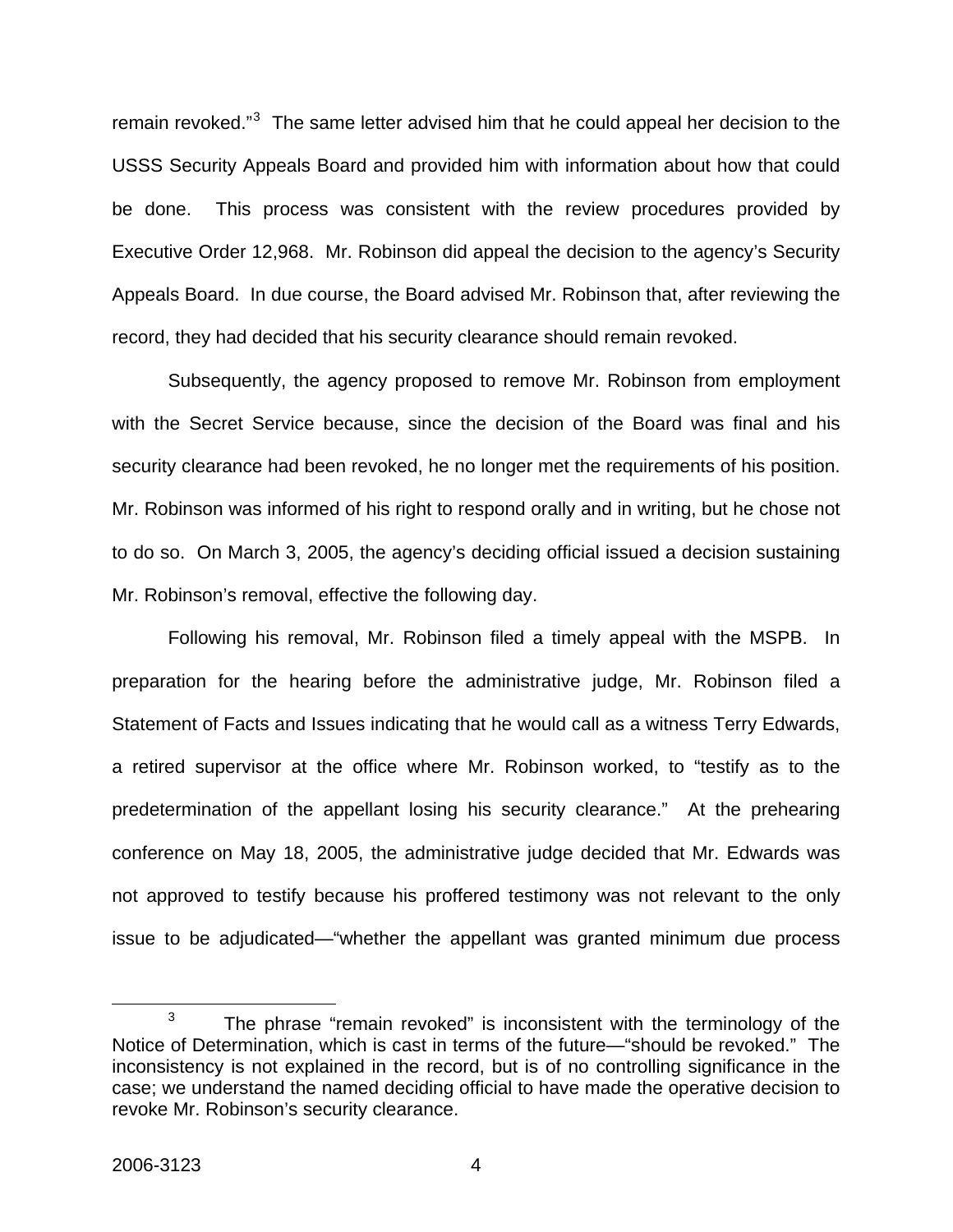protection." Mr. Robinson sought reconsideration of this determination in a response in which he argued generally that constitutional guarantees of procedural due process required an unbiased decision maker. The response contained no facts or specific allegations about either the deciding official (the Acting Deputy Assistant Director), or the reviewing officials (the members of the USSS Security Appeals Board). The administrative judge denied the request the following day.

Mr. Robinson subsequently withdrew his request for a hearing and requested that the MSPB render a decision based on the record. He submitted for the record a written declaration from Mr. Edwards, the former supervisor. In that statement, Mr. Edwards related that he and former Special Agent in Charge Crowley had met at a restaurant in February 2004 to discuss Mr. Robinson's case, and at that meeting "Robinson was advised, in writing, that his [Top Secret security clearance] was being suspended, pending further treatment and USSS investigation." Mr. Edwards further stated that he believed that prior to that meeting there had been one or possibly two telephone conversations between Agent Crowley and officials at USSS Headquarters concerning the future employment of Mr. Robinson, and, "based on my personal impressions, that a decision relating to the final disposition of Robinson's employment status with USSS was arrived at before the February 2004 restaurant meeting." The Edwards letter became a part of the record. $4$ 

In an initial decision the administrative judge found that the agency had afforded Mr. Robinson "minimum due process protection" in the denial of his security clearance and had properly followed the procedures of 5 U.S.C. § 7513 when it removed him from

<span id="page-5-0"></span> $\overline{4}$  The agency objected to Mr. Robinson's submission of the declaration, but the administrative judge never ruled on the objection.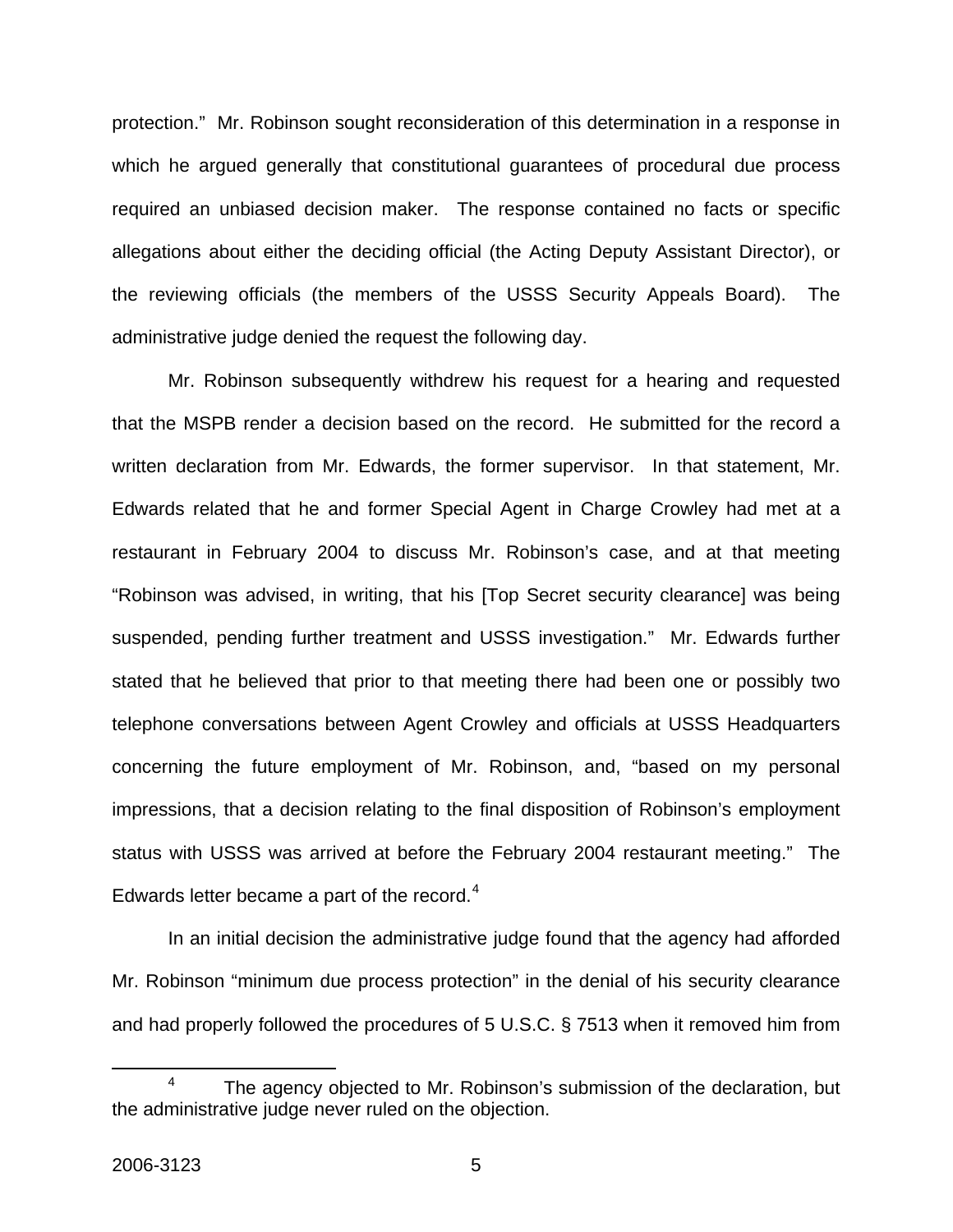his position. No mention was made of the Edwards declaration. The administrative judge's decision became the final decision of the MSPB when the MSPB denied Mr. Robinson's petition for review.

Mr. Robinson filed a timely notice of appeal. We have jurisdiction to review the MSPB's final decision pursuant to 28 U.S.C. § 1295(a)(9).

#### **DISCUSSION**

1.

When we review a decision of the MSPB, we do so under a deferential standard as prescribed by statute. The MSPB's decision must be affirmed unless it is found to be arbitrary, capricious, an abuse of discretion, or otherwise not in accordance with law; obtained without procedures required by law, rule, or regulation; or unsupported by substantial evidence. 5 U.S.C. § 7703(c).

On appeal from the agency's decision to terminate his employment, Mr. Robinson argues that the MSPB abused its discretion by excluding Mr. Edwards' proposed testimony, which Mr. Robinson alleges would show that the decision to revoke his security clearance was predetermined. Because the decision to revoke his security clearance was predetermined, argues Mr. Robinson, he was denied the minimum due process to which the law entitles him. The Government responds that the MSPB lacks the authority to review the agency's security clearance determination at all, and may only review whether the agency followed the procedures for taking adverse actions contained in 5 U.S.C. § 7513(b) when it removed him. Because Mr. Edwards' testimony would relate only to the underlying security clearance decision, the Government contends, the MSPB correctly excluded it. The administrative judge's decision, which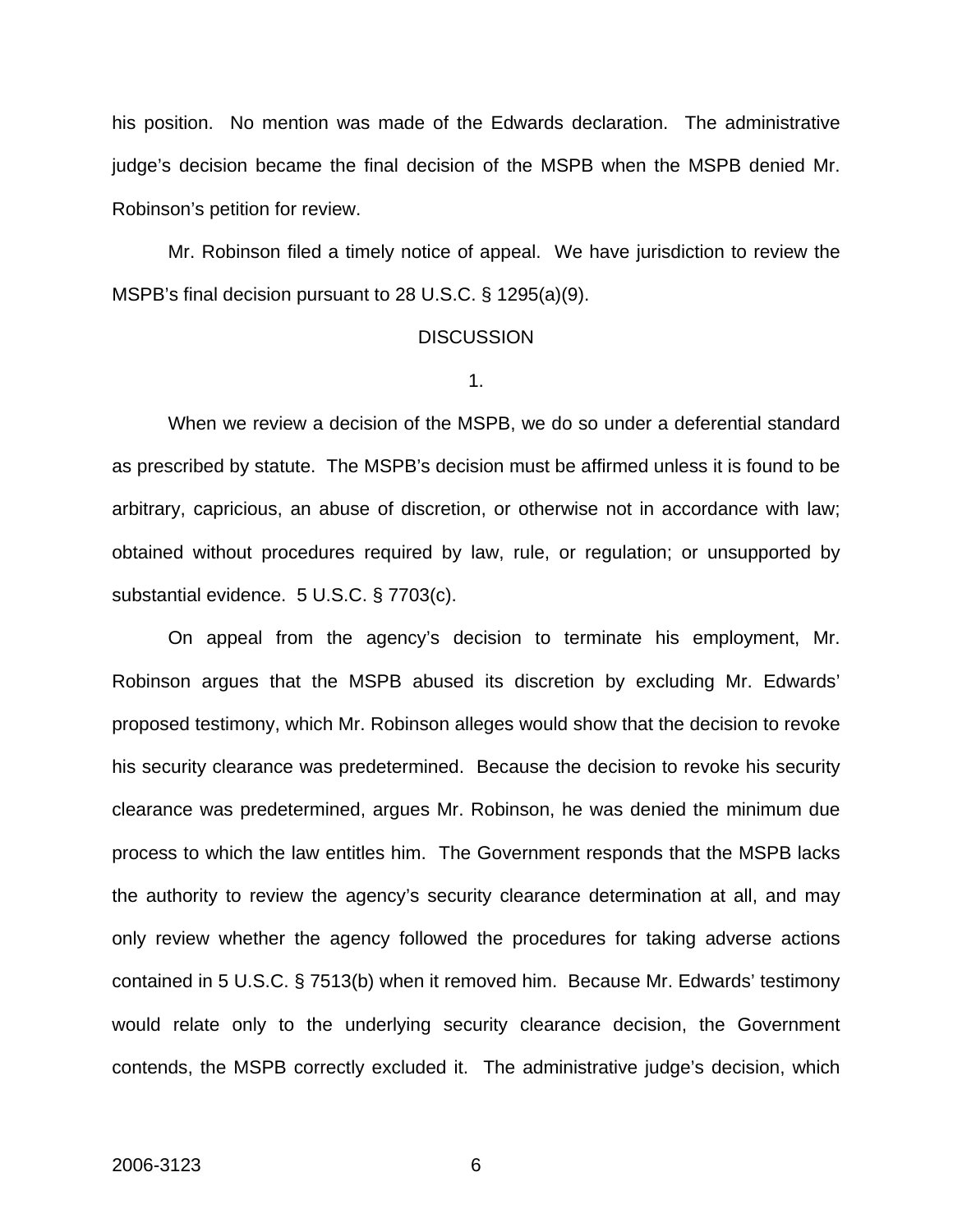became the decision of the MSPB, was that Mr. Robinson had been afforded the procedural protections of § 7513 in the removal action, *and* in addition "the appellant's security clearance was revoked only after he had been afforded the minimum due process rights to which he was entitled."

As the Government notes, and contrary to Mr. Robinson's argument and what appears to be the MSPB's view, security clearance decisions are not reviewable for "minimum due process protection." We consistently have held that a federal employee does not have a liberty or property interest in access to classified information, Jones v. Dep't of the Navy, 978 F.2d 1223, 1225-26 (Fed. Cir. 1992), and therefore the revocation of a security clearance does not implicate constitutional procedural due process concerns. See Hesse v. Dep't of State, 217 F.3d 1372, 1381 (Fed. Cir. 2000) ("[T]he Due Process Clause of the Fifth Amendment has no application to a proceeding to review an employee's security clearance."). The opportunity a government employee may have for access to top secret or other classified information is not subject to due process procedural protections but rather is subject to the applicable statutes and regulations for issuing and revoking such clearances.

In his reply brief Mr. Robinson shifts ground and argues that he seeks only the minimal due process required under § 7513, the statute regarding removal actions. But in an adverse employment action, such as removal, based on failure to maintain the security clearance required by the job description, the absence of a properly authorized security clearance is fatal to the job entitlement. Mr. Robinson's case is not one that falls into the interstices of the  $\S$  7513 process such as the suspension cases of King  $v$ .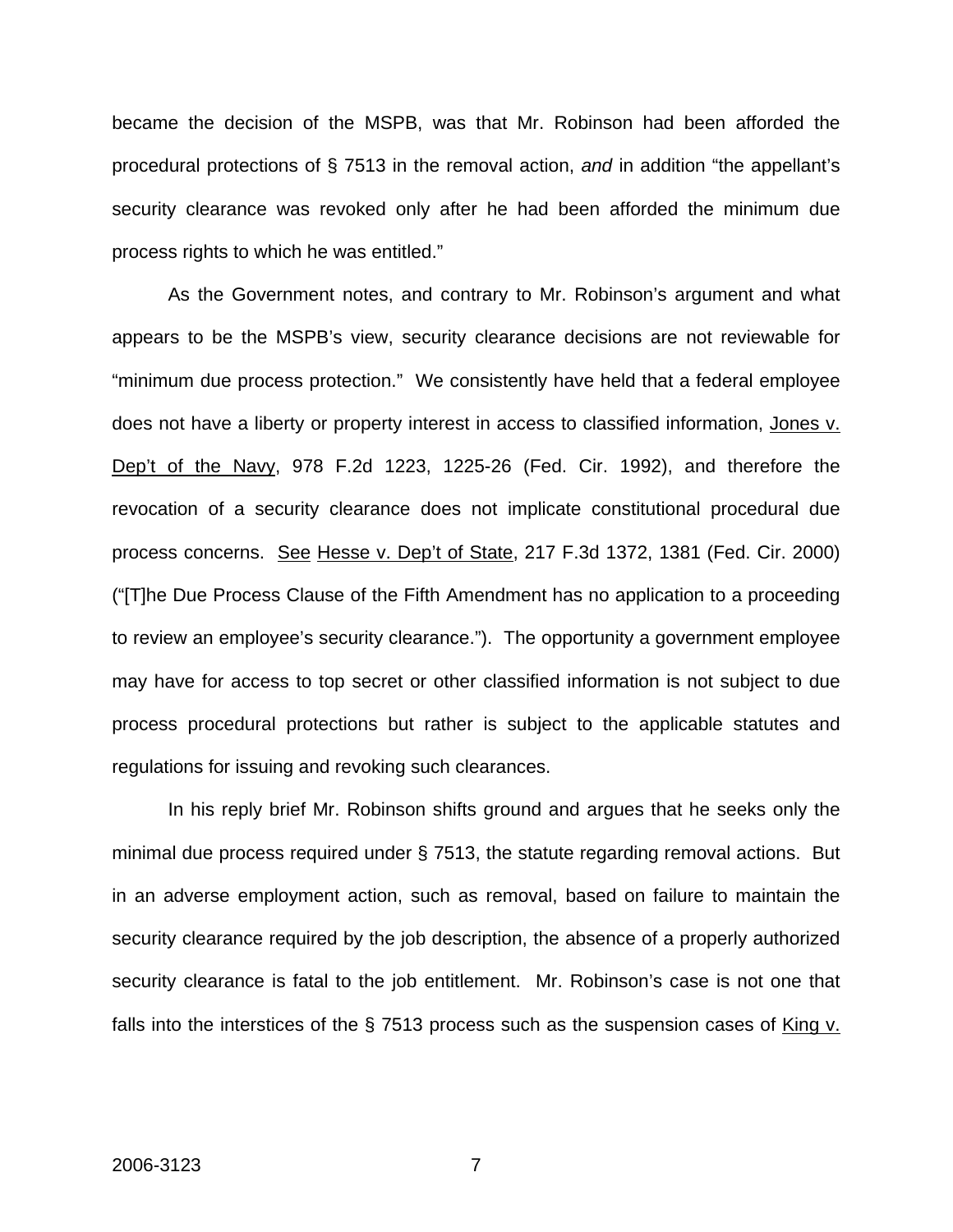Alston<sup>[5](#page-8-0)</sup> and Cheney v. Department of Justice.<sup>[6](#page-8-1)</sup> We need not address the full scope of those earlier cases nor is it our task as a panel to reconsider the correctness of those decisions. However, in Mr. Robinson's case, the revocation of his security clearance was a completed matter in which he fully participated, so that its absence became a matter of record before the MSPB on which the MSPB could rely.

#### 2.

We further note that, even if the issue of whether the revocation of Mr. Robinson's security clearance was predetermined were properly before us, the record does not demonstrate that Mr. Edwards' proposed testimony would show such bias on the part of agency personnel responsible for deciding whether to revoke Mr. Robinson's security clearance as to affect the decision. Mr. Edwards' conclusion that the decision regarding Mr. Robinson's security clearance was predetermined appears to be based on his "personal impressions"—he was aware of one or two conversations between the Special Agent in Charge of the Little Rock Field Office and headquarters officials prior to the February 2004 suspension of the security clearance, and he was unaware of any follow-up investigation after that time. It should surprise no one that the local agent in charge would confer in advance before suspending a fellow agent of long-standing in the Service, and whether Mr. Edwards would be in the chain of command once the investigation was underway is not made known.

Nor do Mr. Edwards' statements demonstrate that any particular decision maker at the agency was incapable of judging fairly on the merits whether Mr. Robinson's security clearance should be revoked, nor do they show that a decision was made

<span id="page-8-1"></span><span id="page-8-0"></span> $\frac{1}{5}$  $5$  75 F.3d 657 (Fed. Cir. 1996).

<sup>6</sup> 479 F.3d 1343 (Fed. Cir. 2007).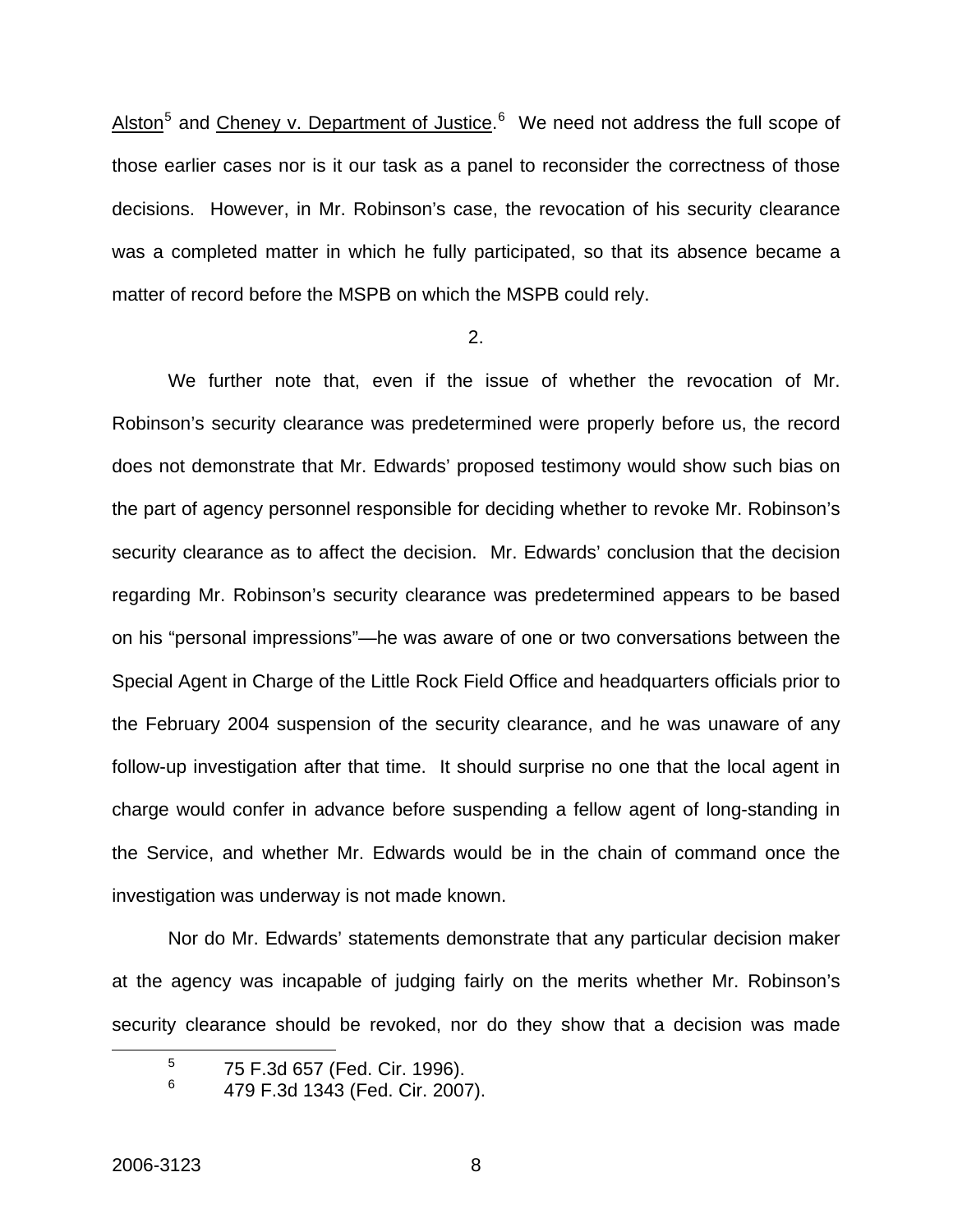without consideration of the relevant information. They merely confirm what the other evidence of record already indicates: as a result of an investigation into Mr. Robinson's conduct, agency officials concluded that Mr. Robinson's behavior raised enough concerns to suspend, and subsequently revoke, his security clearance. Therefore, even if the alleged "predetermination" of Mr. Robinson's security clearance revocation was within the scope of the MSPB's review, the exclusion of Mr. Edwards' testimony was not an abuse of discretion. See Guise v. Dep't of Justice, 300 F.3d 1376, 1379 (Fed. Cir. 2003) ("A determination to allow or exclude witness testimony is within the sound discretion of the administrative judge.").

### **CONCLUSION**

The decision of the MSPB is

### AFFIRMED.

#### COSTS

Each party shall bear its own costs.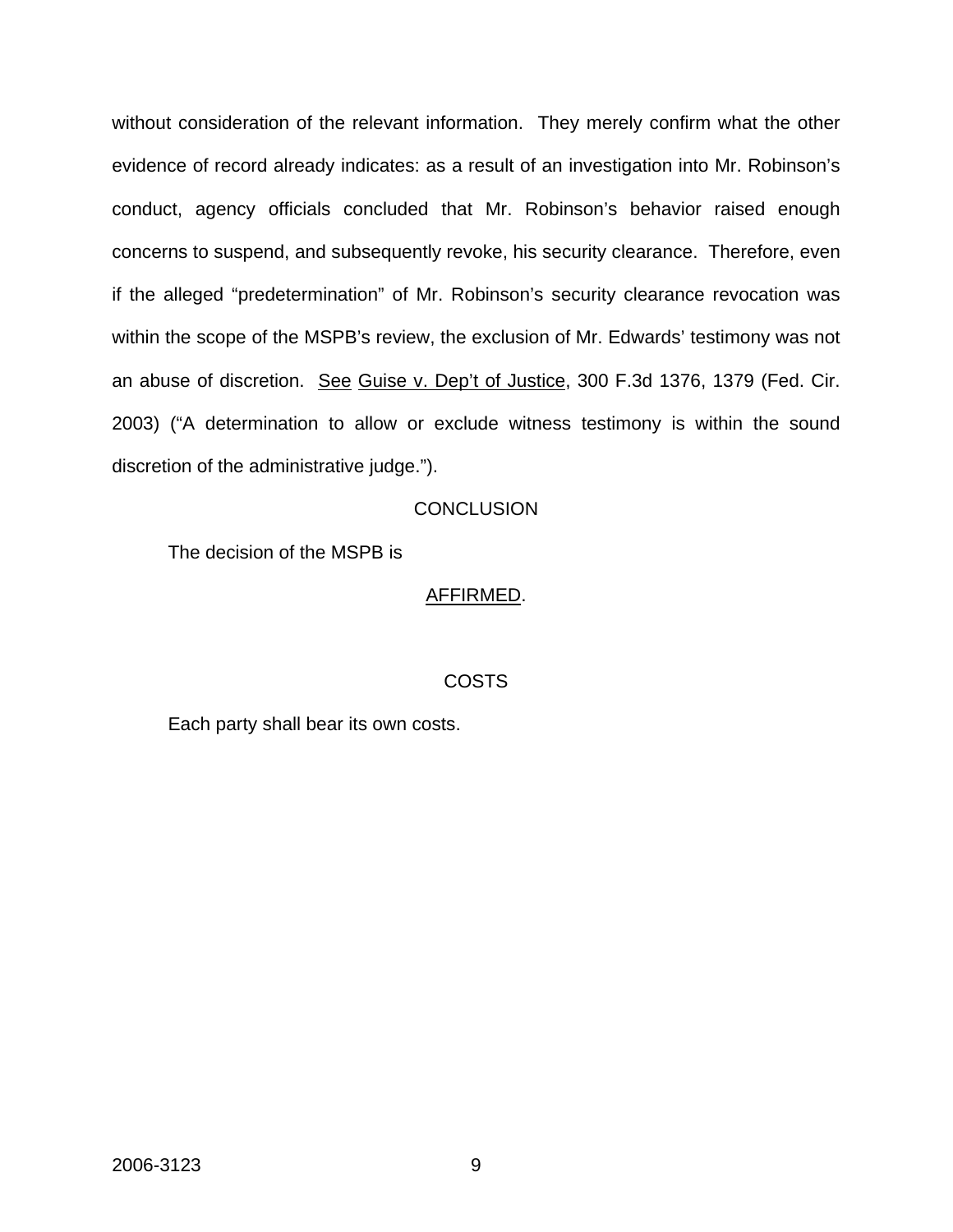2006-3123

RALEIGH W. ROBINSON, JR.,

Petitioner,

v.

DEPARTMENT OF HOMELAND SECURITY,

Respondent.

PLAGER, Senior Circuit Judge, concurring.

I join the court's per curiam opinion and agree that, on the facts presented by Mr. Robinson's case, the result is correct. I write separately because the court's opinion in my view does not adequately respond to one of the petitioner's major arguments, and I believe he is entitled to a more complete explanation.

In response to the Government's brief, and at oral argument, Mr. Robinson argued that, like the plaintiff in King v. Alston,<sup>[1](#page-10-0)</sup> he is entitled to have the Merit Systems Protection Board ("MSPB"), and on appeal this court, review the manner in which his security clearance was revoked, i.e., whether in his case the decision was "predetermined." Recently this court affirmed the principle of Alston in Cheney v. Department of Justice.<sup>[2](#page-10-1)</sup> These two precedents of the court, along with Drumheller v. Department of the Army,<sup>[3](#page-10-2)</sup> which is not before us, do suggest that, presumably

<span id="page-10-2"></span><span id="page-10-1"></span><span id="page-10-0"></span>1

 $1$  75 F.3d 657 (Fed. Cir. 1996).

<sup>2</sup> 479 F.3d 1343 (Fed. Cir. 2007).

<sup>3</sup> 49 F.3d 1566 (Fed. Cir. 1995).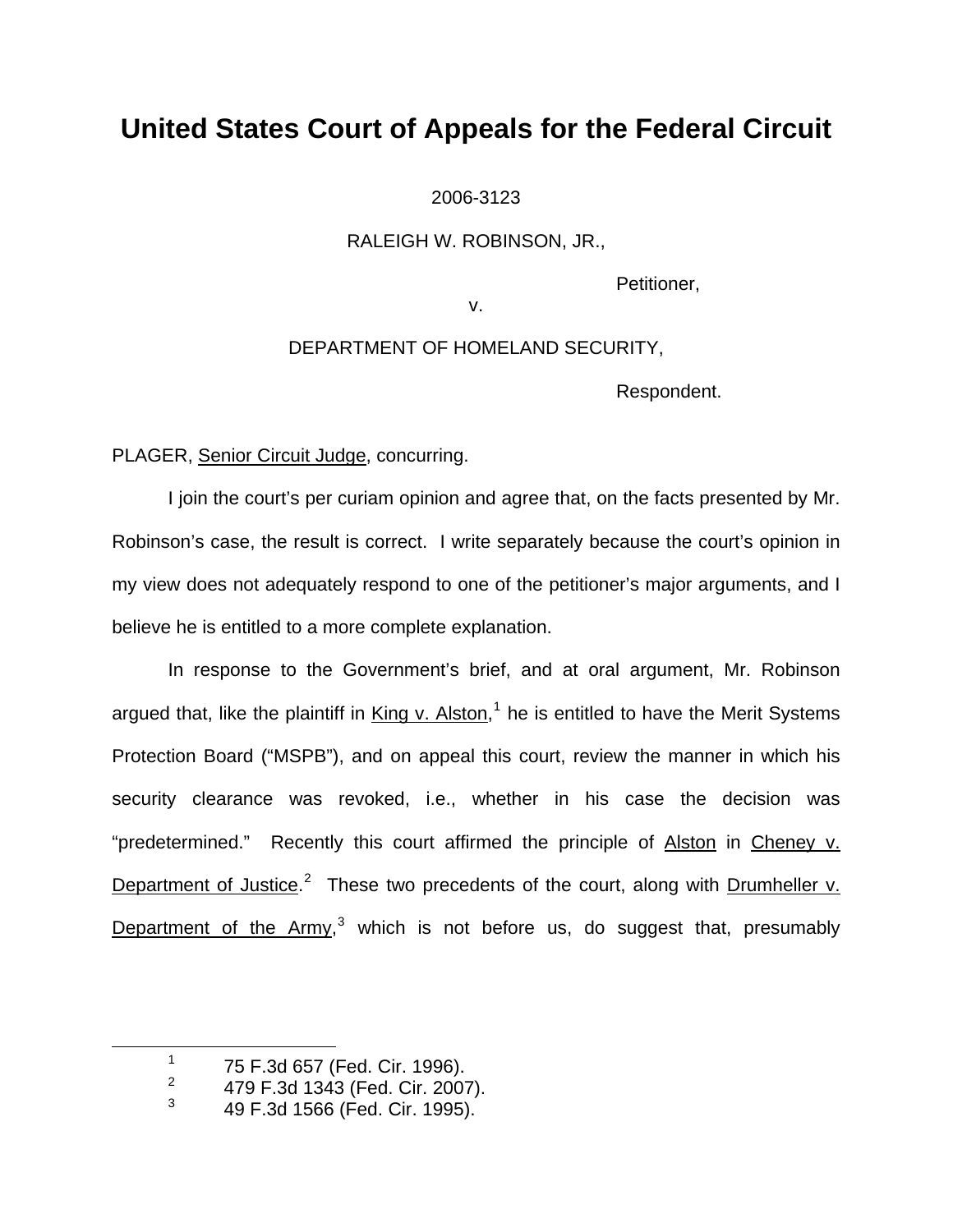consistent with the Supreme Court's decision in Department of the Navy v. Egan,<sup>[4](#page-11-0)</sup> there is some limited scope for judicial review of the procedure by which a security clearance is revoked.

In response to Mr. Robinson's argument, the per curiam opinion summarily opines that his case "is not one that falls into the interstices of the § 7513 process such as the suspension cases of King v. Alston and Cheney v. Department of Justice." Ante at 7-8. If that leaves Mr. Robinson puzzled, as well as others seeking understanding of what the law on this point is, I would not be surprised.

These security clearance/employment status cases involve two separate, though related, steps. First there is the determination by the agency whether the employee's security clearance should be either suspended (pending an investigation into whether the employee continues to meet the requirements of the rules and regulations governing a trusted employee's conduct) or revoked (based on the findings of the investigation). Second, if an employee's security clearance is suspended or revoked, and the job description requires that the employee hold a security clearance, there is the subsequent action taken by the agency addressing the employee's employment status, usually involving an indefinite suspension or removal.

In these cases the second step may be somewhat pro forma. The civil service employment statutes require that the agency have adequate grounds before taking an adverse action, such as a suspension or termination, against a government employee<sup>[5](#page-11-1)</sup>

<span id="page-11-0"></span> $\frac{1}{4}$ 4 484 U.S. 518 (1988) (holding that the MSPB has no authority to review the merits of an agency's security clearance determination).

<span id="page-11-1"></span><sup>5</sup> An agency may take an adverse action "only for such cause as will promote the efficiency of the service." 5 U.S.C. § 7513(a).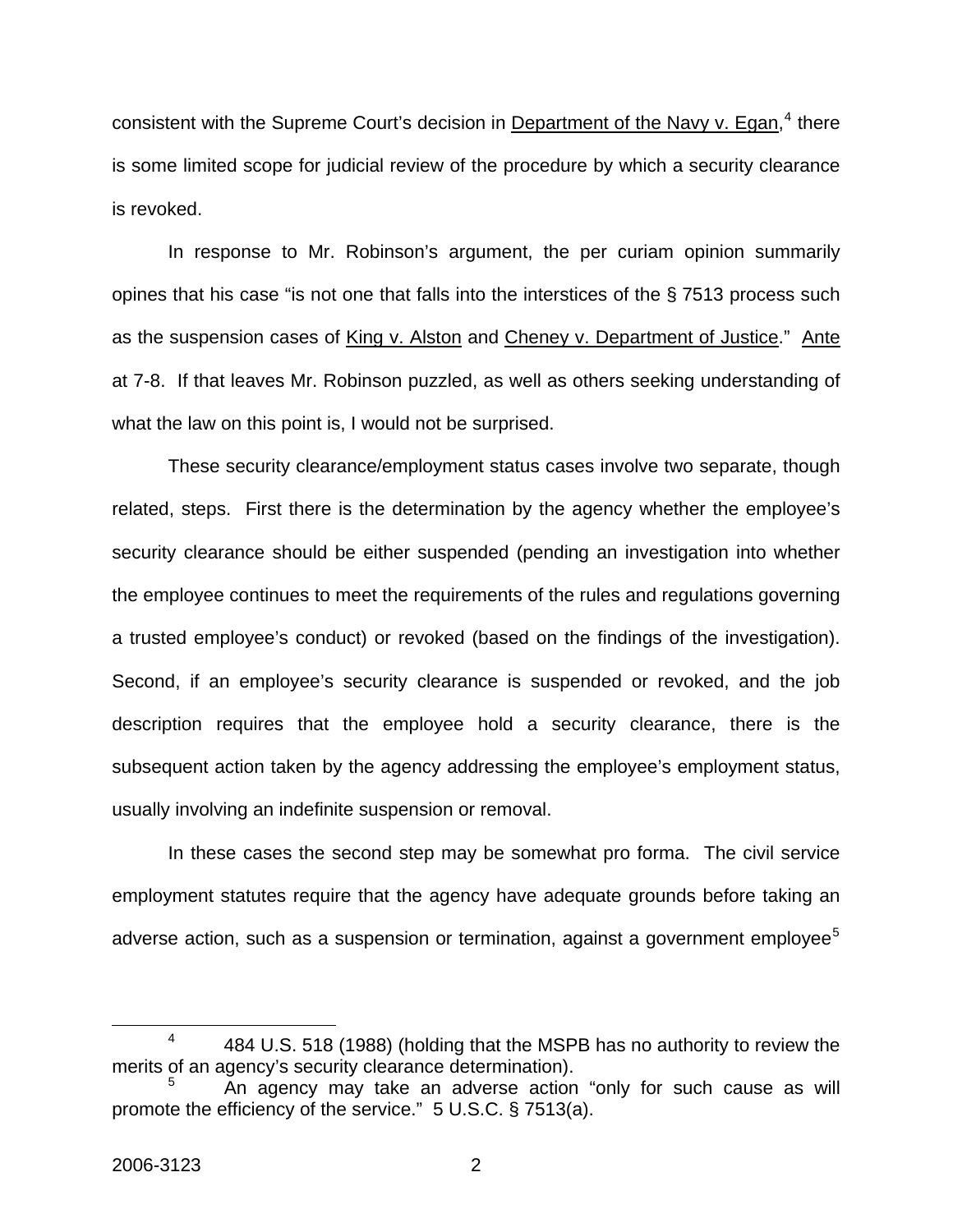and that it follow the notice and hearing procedures specified by statute.<sup>[6](#page-12-0)</sup> In a case such as Mr. Robinson's, there is no issue of adequate grounds because the absence of a security clearance when one is required for the job is unquestionably cause for the adverse action, and the required notice and hearing procedures are straightforward and readily followed. Thus, although technically the appeal to the MSPB is based on step two (the adverse action), the determinative issue in these cases usually is the first step, the suspension or revocation of the security clearance which led to the adverse action.

Mr. Robinson contends that, according to our decision in Alston, § 7513(b) requires that he be given the opportunity to present a meaningful reply to the agency's charges and therefore he must be permitted to present evidence before the MSPB that the revocation of his security clearance was predetermined. To the contrary, the holding in Alston is limited to a particular factual situation and is inapplicable to Mr. Robinson's case. In Alston, the agency temporarily suspended the employee's security clearance and placed the employee on unpaid leave pending completion of an investigation and adjudication as to whether his security clearance should be revoked.

<span id="page-12-0"></span> $\overline{6}$ <sup>6</sup> An employee subject to an adverse action covered by 5 U.S.C. § 7513, such as a suspension or removal, is entitled to:

<sup>(1)</sup> at least 30 days' advance written notice, unless there is reasonable cause to believe the employee has committed a crime for which a sentence of imprisonment may be imposed, stating the specific reasons for the proposed action;

<sup>(2)</sup> a reasonable time, but not less than 7 days, to answer orally and in writing and to furnish affidavits and other documentary evidence in support of the answer;

<sup>(3)</sup> be represented by an attorney or other representative; and

<sup>(4)</sup> a written decision and the specific reasons therefore at the earliest practicable date.

<sup>5</sup> U.S.C. § 7513(b).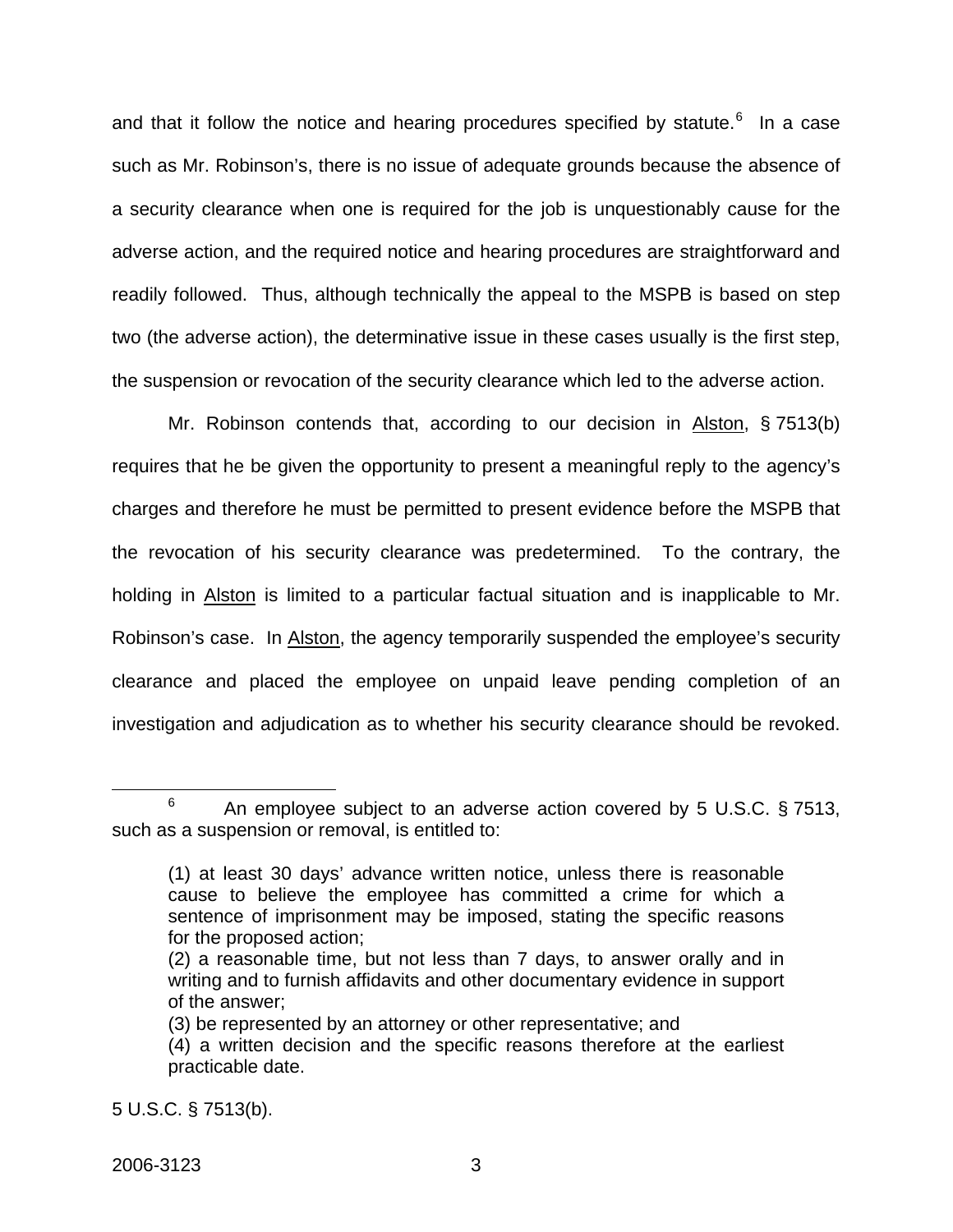The employee challenged the action, and the MSPB, after some indecision, held that the employee had been denied the statutory protections of § 7513(b), governing adverse employment actions, because of the agency's failure to provide adequate notice of the reasons for the suspension of the security clearance.

On appeal, we agreed with the MSPB that the agency must provide some indication of the reasons for an agency's decision to suspend access to classified information before placing an employee on enforced leave. We found authority for this requirement in § 7513(b), which we said "entitles an employee to notice of the reasons for the suspension of his access to classified information when that is the reason for placing the employee on enforced leave pending a decision on the employee's security clearance." Alston, 75 F.3d at 661. The point was, as the MSPB had noted, to provide the employee with an adequate opportunity to make a meaningful reply to the agency before an adverse employment action was taken, even though that meant looking into the security clearance itself. However, we disagreed with the MSPB on the facts of the case and held that the employee had sufficient notice. Id. at 662.

In Cheney, the MSPB in a similar situation held that the employee had been given adequate notice of the reasons for the security clearance action. The employee was indefinitely suspended from employment by the agency because his security clearance had been suspended, based on allegations of "derogatory personal conduct," pending an investigation. 479 F.3d at 1345. The employee challenged the agency action before the MSPB, arguing that he had not been able to prepare a meaningful response to the adverse action because the agency had given him only a generalized vague notice of the reasons for suspending his security clearance. The MSPB upheld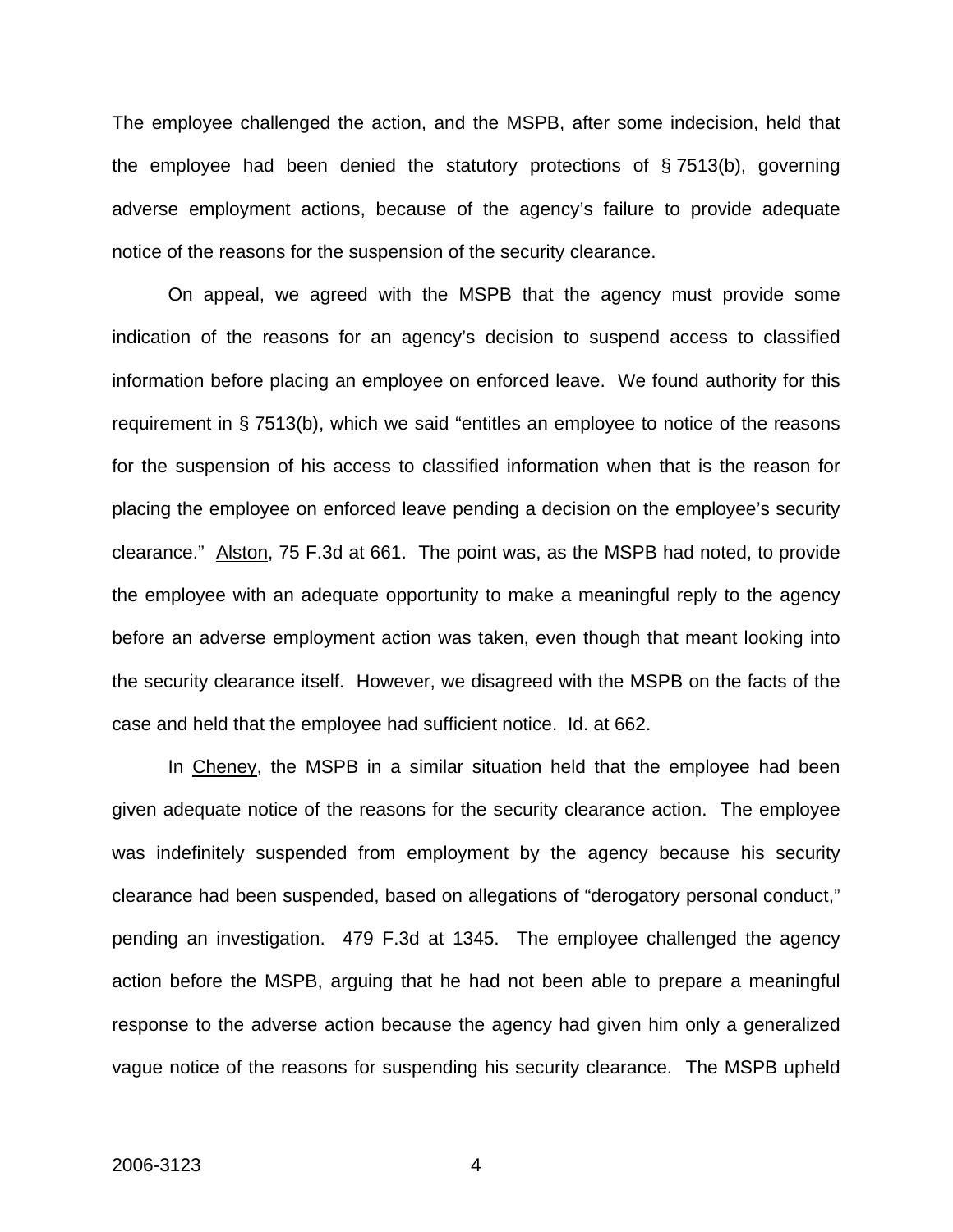the agency action on the ground that, inter alia, the employee's challenge was to the merits of the security clearance decision, and therefore was barred by Egan.

We reversed. Citing Alston, we noted that, under § 7513, an employee must receive written notice stating the specific reasons for the suspension of his security clearance when that is the reason for suspending the employee pending a decision on the employee's security clearance. Cheney, 479 F.3d at 1352. On the basis of the MSPB's factual findings, and the Government's concession that the reasons given were indeed "vague," we held that the requirements of § 7513 were not met. Id. at 1352-53. The dissenting judge, noting the tension that exists between security clearance determinations that are not reviewable and adverse actions that are, considered the information given the employee about his security clearance issue sufficient to meet the Alston standard. Id. at 1354-59 (McKinney, C.J., dissenting).

The rule created to deal with the Alston and Cheney problem is a narrow one that applies when the agency has decided to suspend the employee from his position because his security clearance has been suspended and there is a continuing investigation into whether the security clearance should be revoked. Cheney, 479 F.3d at 1351-52. The rationale is that there is an ongoing investigative and adjudicative process regarding the security clearance in which the employee can participate. The employee should therefore have the opportunity to address the agency's concerns and allegations before being subjected to an adverse action—indefinite suspension of employment—based on the suspension, but not yet the revocation, of his security clearance.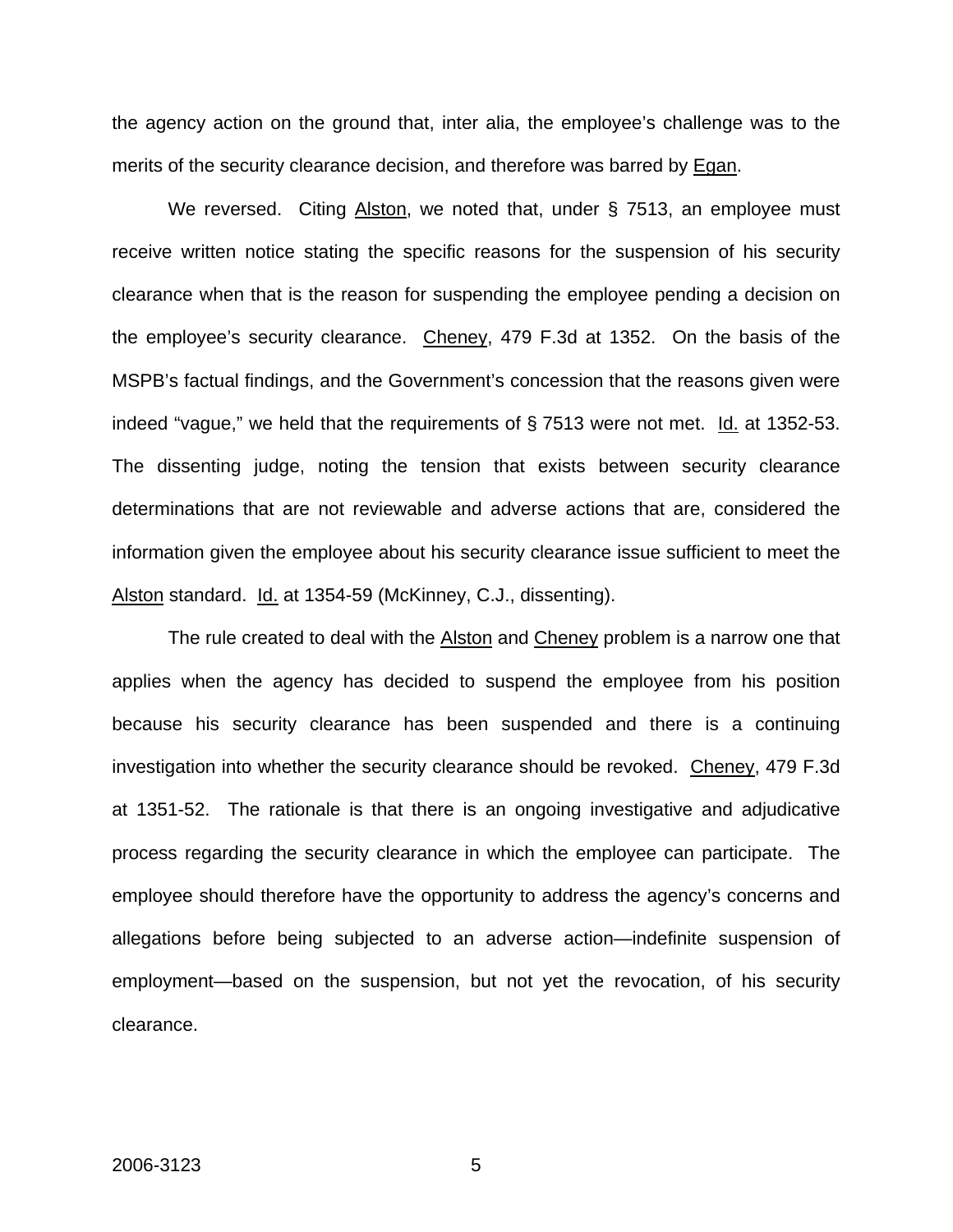The case before us is different from Alston and Cheney. The agency did not take its adverse employment action against Mr. Robinson until after it revoked his security clearance. That is, the revocation of Mr. Robinson's security clearance and the adverse action against him—his removal from employment—were seriatim, the first completed before the second began. Furthermore, once the investigation began into whether there were grounds for revoking his security clearance, the procedures established under Executive Order 12,968 for security clearance revocations, but not suspensions,<sup>[7](#page-15-0)</sup> were invoked, and the record indicates these were fully implemented. See Exec. Order No. 12,968 § 5.2(a), 60 Fed. Reg. 40,245, 40,252 (Aug. 2, 1995). Unlike Mr. Cheney, Mr. Robinson was given a detailed explanation of why the agency had decided his security clearance should be revoked, and he was afforded the rights specified in the Executive Order. See id. § 5.2(a)(1) (providing that an employee undergoing review proceedings concerning the revocation of his security clearance should be given "as comprehensive and detailed a written description of the basis for that conclusion as the national security interests of the United States and other applicable laws permit"). Mr. Robinson then had the opportunity to participate in the security clearance determination process to its conclusion, including review by the agency's internal Security Appeals Board.

Thus, in a case such as this in which the agency made a final decision on the employee's eligibility for a security clearance after following the applicable procedures before it pursued an adverse action, the problem presented by Cheney and Alston is not

<span id="page-15-0"></span> $\overline{7}$  $\frac{7}{1}$  See Cheney, 479 F.3d at 1350 n.2 (Fed. Cir. 2007) (noting that procedures in Executive Order 12,968 apply to security clearance revocations but not suspensions).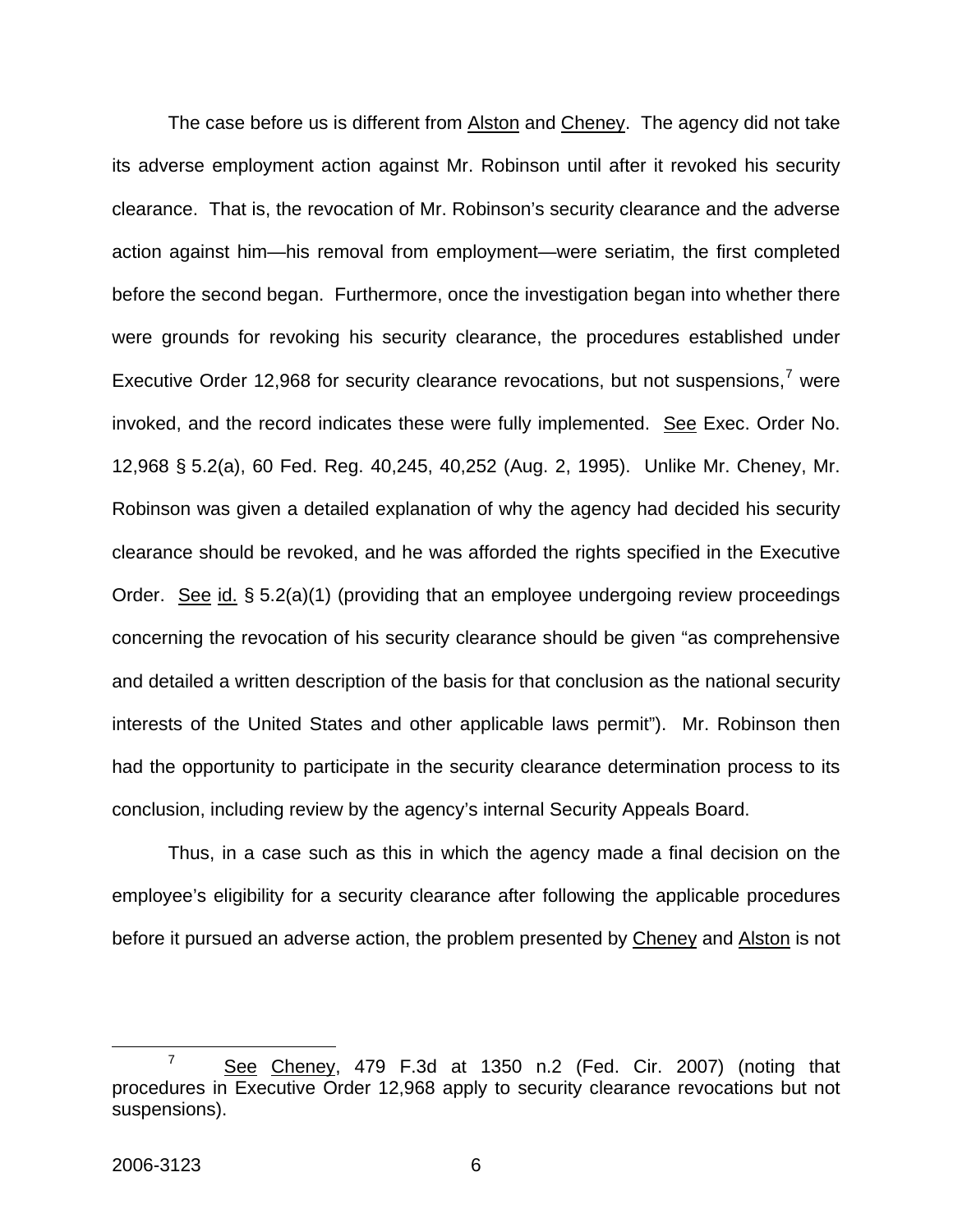present.<sup>[8](#page-16-0)</sup> Then, when the adverse action followed—the agency terminated Mr. Robinson's employment—Mr. Robinson was entitled to the procedural protections of 5 U.S.C. § 7513 with respect to his removal, but § 7513(b) does not require any additional process with regard to the earlier security clearance determination.

In the per curiam opinion, we followed the court's summary discussion noted at the beginning of this concurrence with the conclusory sentence that, in Mr. Robinson's case, "the revocation of his security clearance was a completed matter in which he fully participated, so that its absence became a matter of record before the MSPB on which the MSPB could rely." With the explanation given above, that sentence correctly captures the state of our law.

<span id="page-16-0"></span> $\overline{a}$ 8 Cf. Hesse v. Dep't of State, 217 F.3d 1372, 1381 (Fed. Cir. 2000) (not applying the Alston rule in the case of an employee who was suspended from his position following the agency's final decision to suspend his security clearance for a fixed two-year period).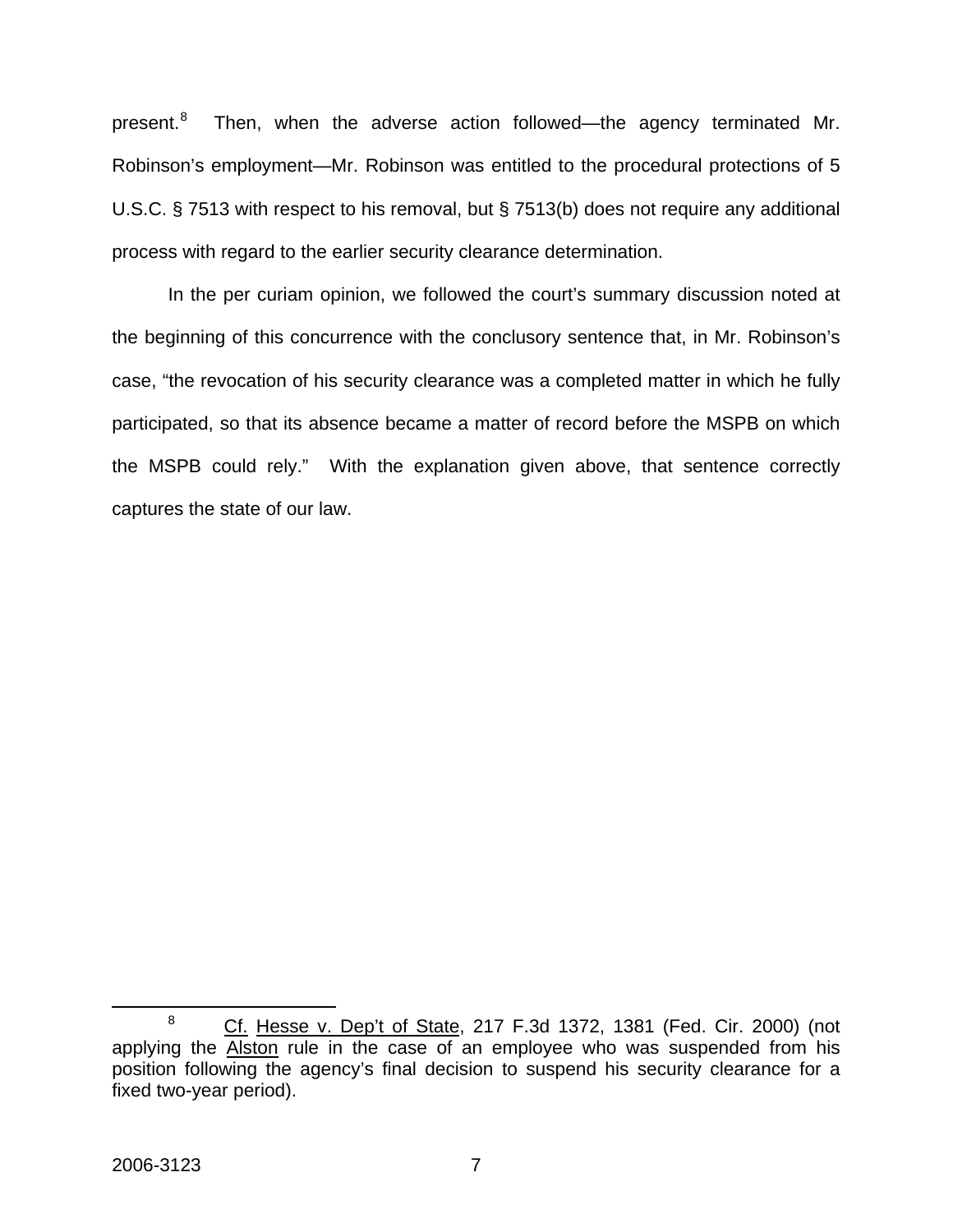2006-3123

RALEIGH W. ROBINSON, JR.,

Petitioner,

v.

### DEPARTMENT OF HOMELAND SECURITY,

Respondent.

RADER, Circuit Judge, concurring.

 I agree with the result in this court's Per Curiam opinion and therefore join. However, I write separately to clarify that this court and the Merit System Protection Board ("Board") lack jurisdiction to review security clearance removal processes at all. Dep't of the Navy v. Egan, 484 U.S. 518 (1988). The Supreme Court was quite clear that the Board and this court have jurisdiction only over "adverse actions." 5 U.S.C. § 7513; Egan, 484 U.S. at 530. The Supreme Court made it clear that a security clearance determination is not within this court's circumscribed authority:

A denial of a security clearance is not such an "adverse action," and by its own force is not subject to Board review. An employee who is removed for "cause" under § 7513, when his required clearance is denied, is entitled to the several procedural protections specified in that statute [Title 5 Protections]. The Board then may determine whether such cause existed, whether in fact clearance was denied, and whether transfer to a nonsensitive position was feasible. Nothing in the Act, however, directs or empowers the Board to go further.

Id. at 530 (emphases added). In short, the Board's (and this court's) authority does not

extend "further" than determinations about eligibility for continued employment.

The Board and this court can ensure compliance with § 7513, but cannot cross

the line into reviewing security clearance determinations. Neither the Board nor this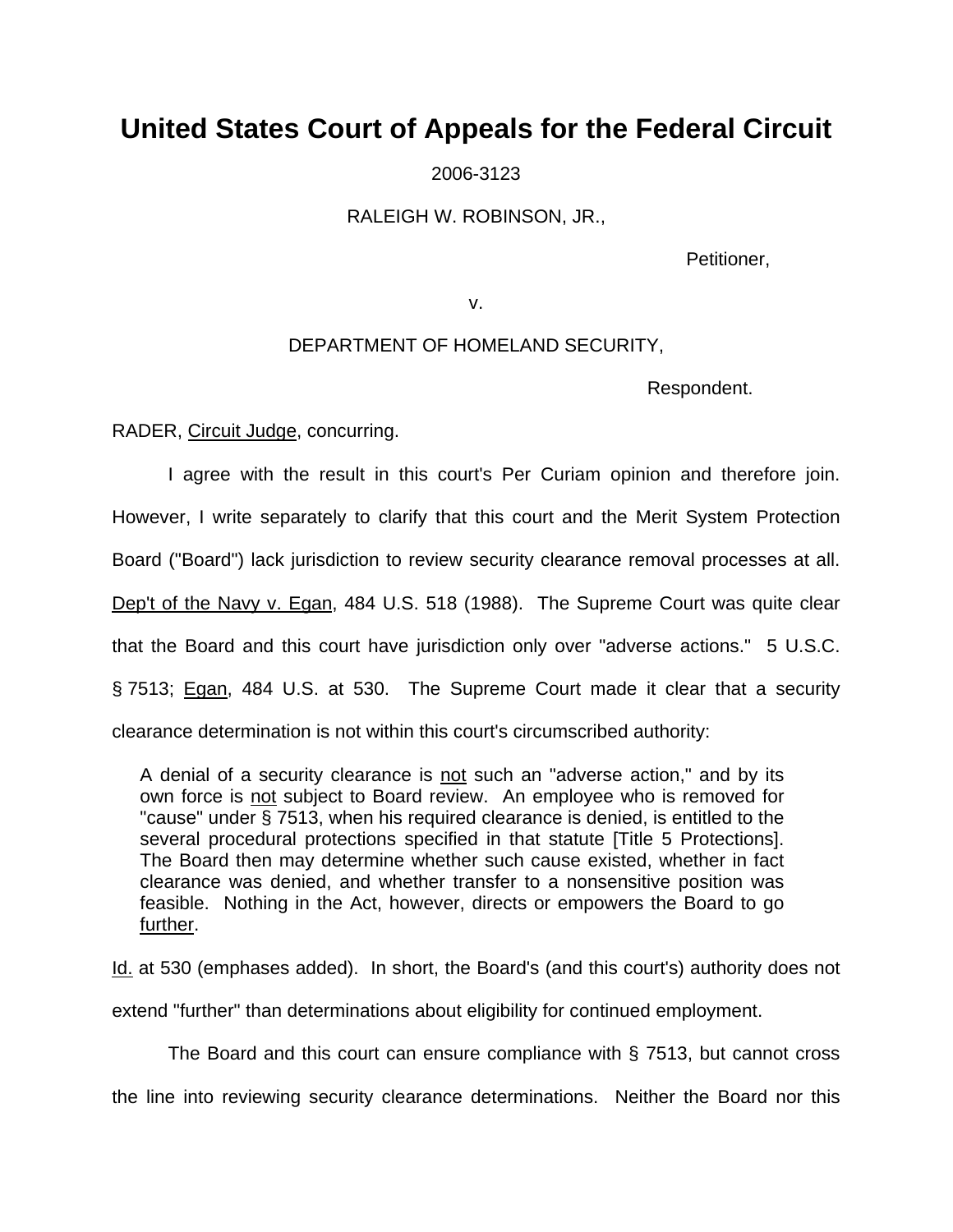court has any authority to review substantively or procedurally a security clearance suspension or removal that may precede loss of a sensitive job. The Supreme Court reiterated: "[T]he grant of [a] security clearance to a particular employee, a sensitive and inherently discretionary judgment call, is committed by law to the appropriate agency of the Executive Branch." Id. at 527. Security clearance decisions simply are the province of the Executive branch and not subject to review by the Board or this court.

 This court previously stated that administrative and judicial bodies do not have any role in security clearance determinations. Hesse v. Dep't of State, 217 F.3d 1372, 1376 (Fed. Cir. 2000) ("The principles we draw from the Court's decision in Egan are these: (1) there is no presumption that security clearance determinations will be subject to administrative or judicial review, as those determinations are committed to the broad discretion of the responsible Executive Branch agency."). This court further stated:

[I]t is not reasonably possible for an outside nonexpert body to review the substance of such a judgment and to decide whether the agency should have been able to make the necessary affirmative prediction [that a particular individual might compromise sensitive information] with confidence. Nor can such a body determine what constitutes an acceptable margin of error in assessing the potential risk.

Id. Further, in citing Egan, this court clearly stated that "the Merit Systems Protection Board is not authorized to review security clearance determinations or agency actions based on security clearance determinations." Hesse, 217 F.3d at 1376. The Board and this court may only determine whether a security clearance was denied in reviewing an adverse personnel action, nothing more. Id.

 Thus, this court should avoid entangling security clearance determinations with adverse personnel actions. In King v. Alston, 75 F.3d 657 (Fed. Cir. 1996), the Board and this court mistakenly justified expansive security clearance review by finding that